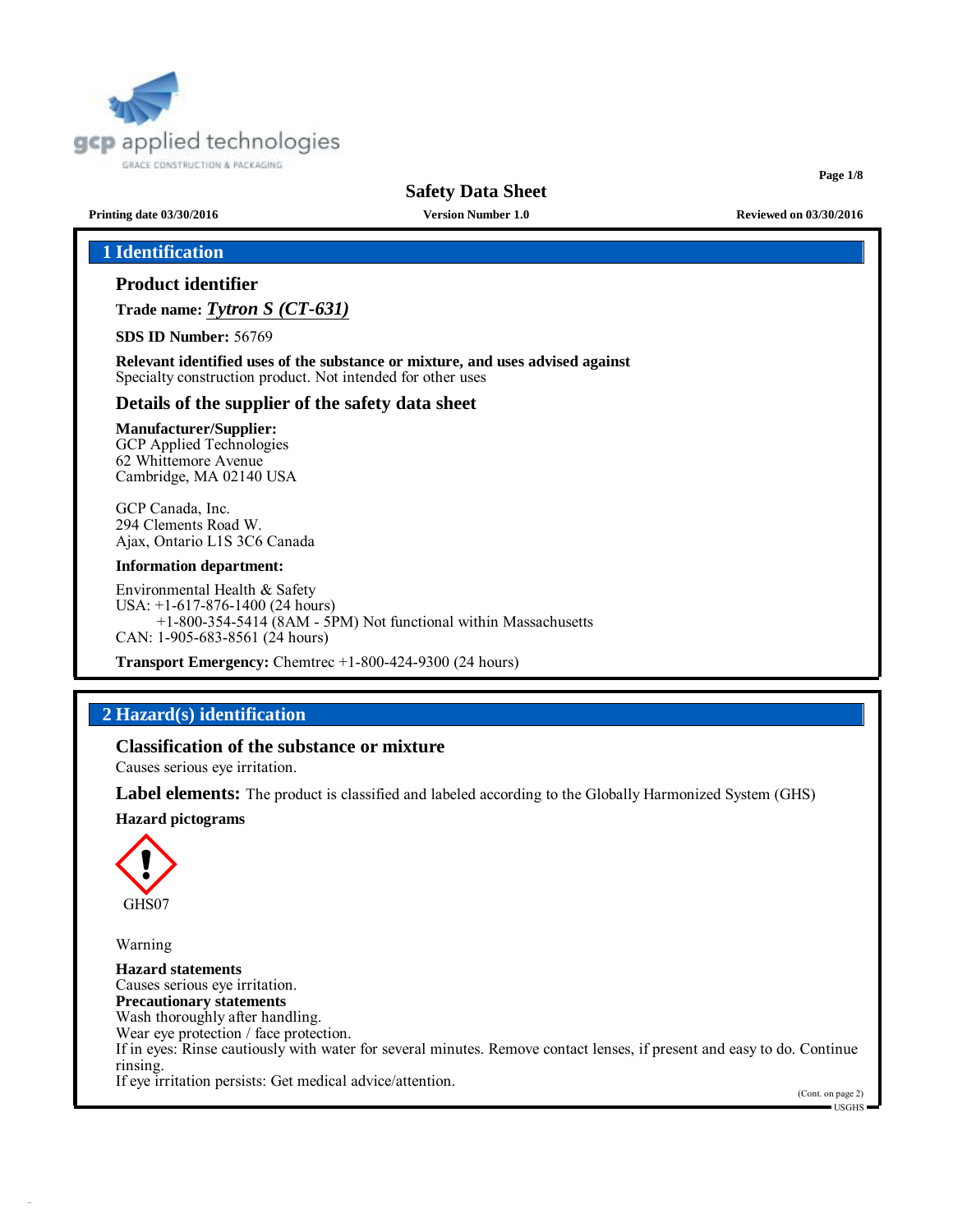**Printing date 03/30/2016 Version Number 1.0 Reviewed on 03/30/2016**

**Trade name:** *Tytron S (CT-631)*

**NFPA ratings (scale 0 - 4)**



#### **HMIS-ratings (scale 0 - 4)**

**HEALTH FIRE** REACTIVITY  $\boxed{0}$  Reactivity = 0  $|2|$ 1 Health  $= 2$  $Flammability = 1$ 

# **Other hazards**

**Results of PBT and vPvB assessment**

**PBT:** Not applicable. **vPvB:** Not applicable.

# **3 Composition/information on ingredients**

# **Chemical characterization: Mixtures**

**Description:** Mixture of the substances listed below with additional nonhazardous ingredients.

| <b>Hazardous components:</b> |                                             |               |  |  |
|------------------------------|---------------------------------------------|---------------|--|--|
|                              | 102-71-6 Triethanolamine                    | $10 - 20\%$   |  |  |
|                              | 122-20-3 Triisopropanolamine                | $5 - 10\%$    |  |  |
|                              | 14960-06-6 Sodium lauryliminodipropionate   | $3.0 - 5.0\%$ |  |  |
|                              | 9004-82-4 Lauryl ether sulfate, sodium salt | $1.0 - 3.0\%$ |  |  |
|                              |                                             |               |  |  |

**Additional information:** For the wording of the listed hazard phrases refer to section 16.

### **4 First-aid measures**

#### **Description of first aid measures**

**General information:** Get medical advice/attention if you feel unwell.

#### **After inhalation:**

Supply fresh air. If required, provide artificial respiration. Keep patient warm. Consult doctor if symptoms persist.

**After skin contact:** Generally the product does not irritate the skin.

**After eye contact:** Rinse cautiously with water for several minutes.

**After swallowing:** Rinse mouth.

#### **Information for doctor:**

**Most important symptoms and effects, both acute and delayed** Irritating to eyes.

**Indication of any immediate medical attention and special treatment needed**

No further relevant information available.

# **5 Fire-fighting measures**

**Special hazards arising from the substance or mixture** No further relevant information available.

(Cont. on page 3) USGHS



(Cont. from page 1)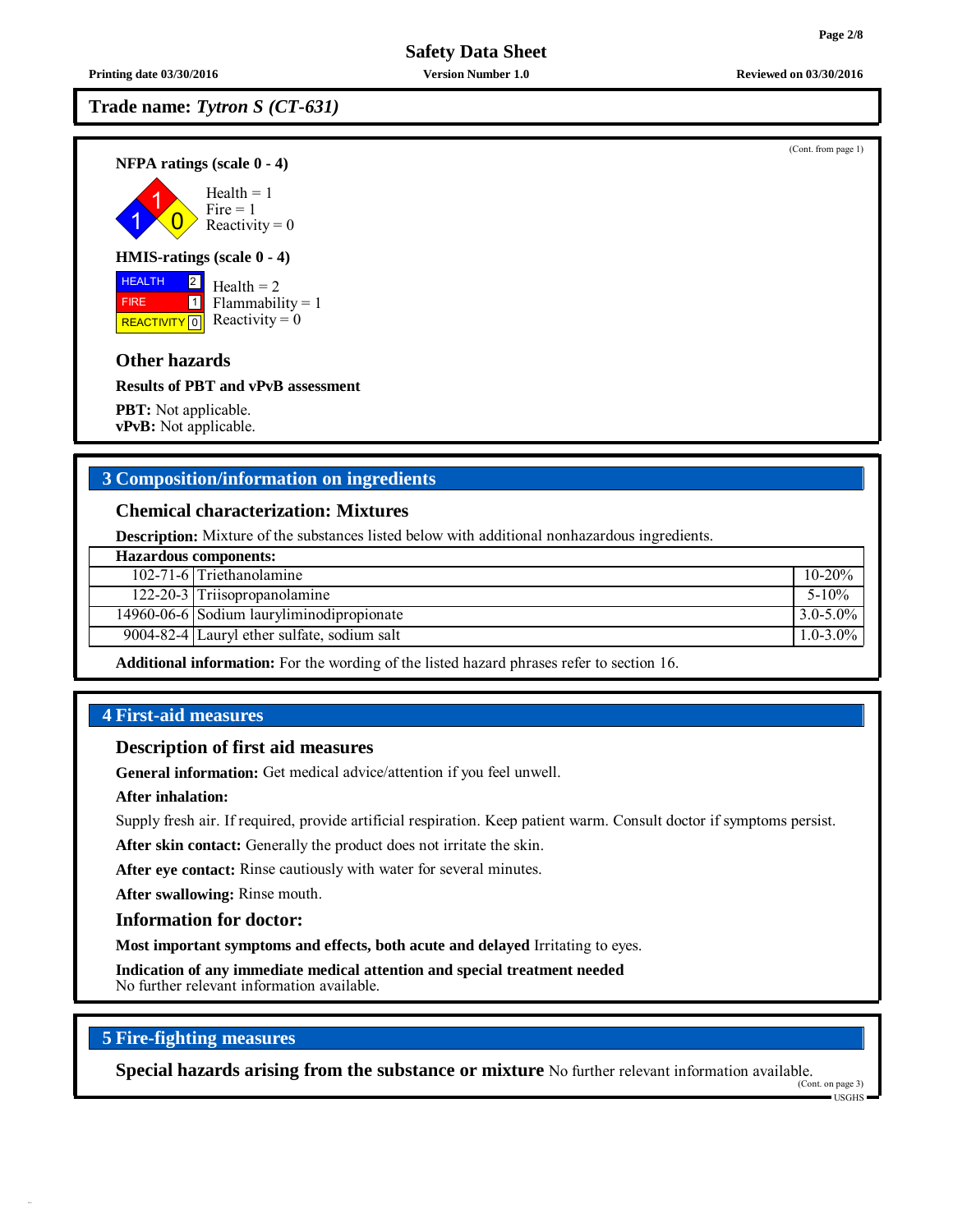**Printing date 03/30/2016 Version Number 1.0 Reviewed on 03/30/2016**

**Trade name:** *Tytron S (CT-631)*

(Cont. from page 2)

**Additional information** Collect contaminated fire fighting water separately. It must not enter the sewage system.

## **6 Accidental release measures**

#### **Personal precautions, protective equipment and emergency procedures**

Wear protective equipment. Keep unprotected persons away.

#### **Methods and material for containment and cleaning up:**

Contain and/or absorb spill with inert material (i.e. sand, vermiculite) then place in a suitable container.

Dispose contaminated material as waste according to section 13 of the SDS.

#### **Reference to other sections**

See Section 7 for information on safe handling.

See Section 8 for information on personal protection equipment.

See Section 13 for disposal information.

# **7 Handling and storage**

#### **Handling:**

#### **Precautions for safe handling**

Prevent formation of aerosols. Avoid contact with eyes, skin and clothing. Do not take internally. Practice good personal hygiene to avoid ingestion. Use only with adequate ventilation. Wash clothing before reuse. FOR PROFESSIONAL USE ONLY. KEEP OUT OF CHILDREN'S REACH.

Avoid contact with eyes.

**Information about protection against explosions and fires:** No special measures required.

#### **Conditions for safe storage, including any incompatibilities**

**Storage:**

**Information about storage in one common storage facility:** No special measures required.

**Further information about storage conditions:** Keep receptacle tightly sealed.

**Specific end use(s)** No further relevant information available.

## **8 Exposure controls/personal protection**

### **Additional information about design of technical systems:** No further data; see item 7.

**Control parameters**

**Components with limit values that require monitoring at the workplace:**

**102-71-6 Triethanolamine**

TLV (USA) Long-term value:  $5 \text{ mg/m}^3$ 

**Additional information:** The lists that were valid during the creation were used as basis.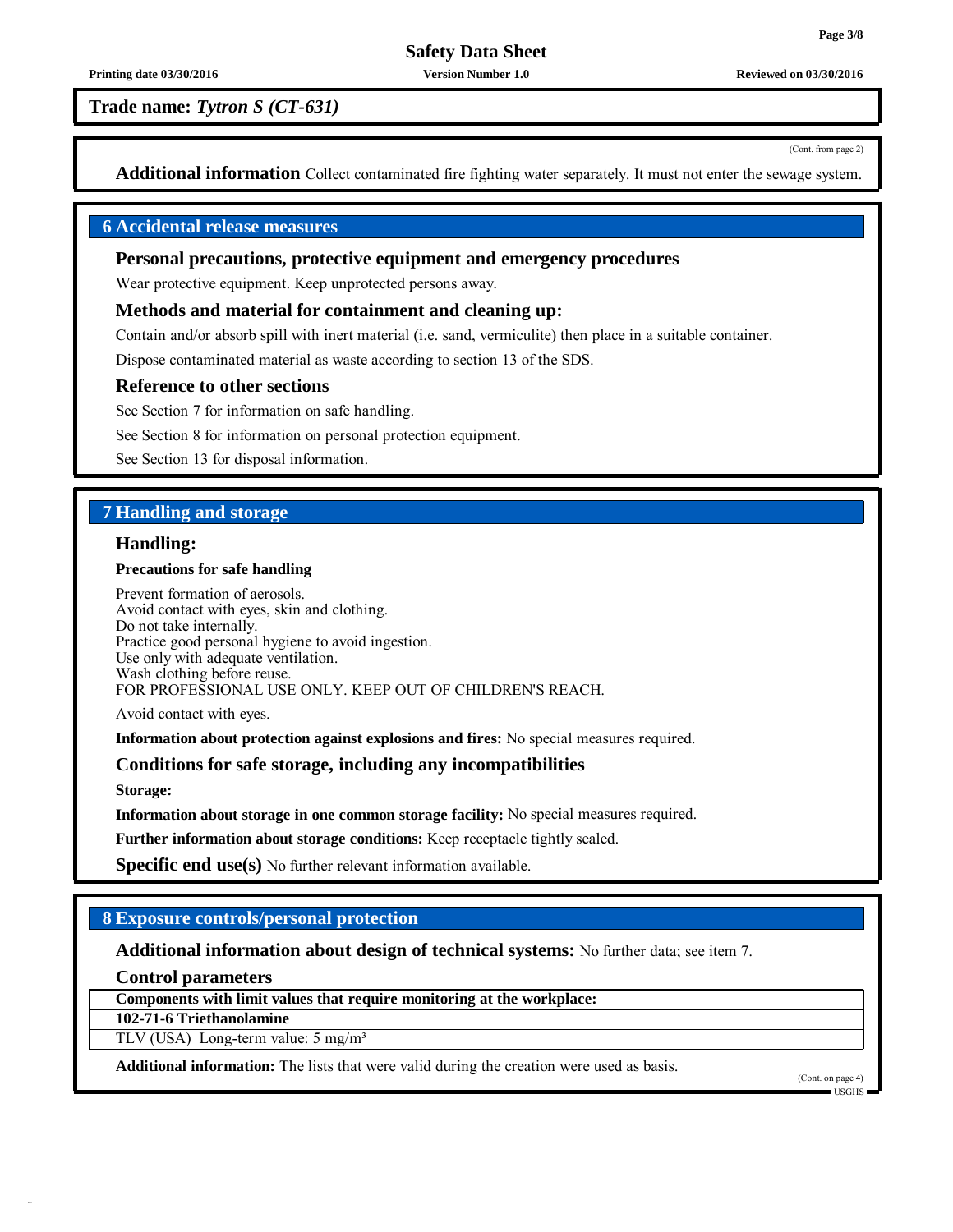**Printing date 03/30/2016 Version Number 1.0 Reviewed on 03/30/2016**

**Trade name:** *Tytron S (CT-631)*

## **Exposure controls**

**Personal protective equipment:**

#### **General protective and hygienic measures:**

The usual precautionary measures for handling chemicals should be followed.

#### **Breathing equipment:**

Control exposure to ingredients with workplace control parameters if mentioned above. If no ingredients are listed, respiratory protection is generally not required.

If exposure limits are listed and may be exceeded, use approved respiratory protective equipment and filter type appropriate for the listed ingredients. (NIOSH, CEN, etc.).

**Protection of hands:** Rubber or other impervious gloves should be worn to prevent skin contact.

#### **Eye protection:**



Safety glasses with side shield protection.



A face shield should also be worn if there is potential exposure to splash or spray.

#### **Body protection:**

Use personal protective equipment as required.

Take off contaminated clothing.

## **9 Physical and chemical properties**

# **Information on basic physical and chemical properties General Information Appearance: Form:** Liquid Color: Liquid Color: **Color:** According to product specification **Odor:** Characteristic **Odor** threshold: **Characteristic Characteristic Odor** threshold: **pH-value** (~): Not determined. **Change in condition Melting point/Melting range:** Undetermined.<br> **Roiling point/Roiling range:** Undetermined. **Boiling point/Boiling range: Flash point:** 94 °C (201 °F) **Flammability** (solid, gaseous): Not applicable. **Decomposition temperature:** Not determined.<br> **Auto igniting:** Product is not se **Auto igniting:** Product is not selfigniting.<br> **Danger of explosion:** Product does not present a Product does not present an explosion hazard. **Explosion limits: Lower:** Not determined.<br> **Upper:** Not determined. Not determined. (Cont. on page 5)

USGHS

(Cont. from page 3)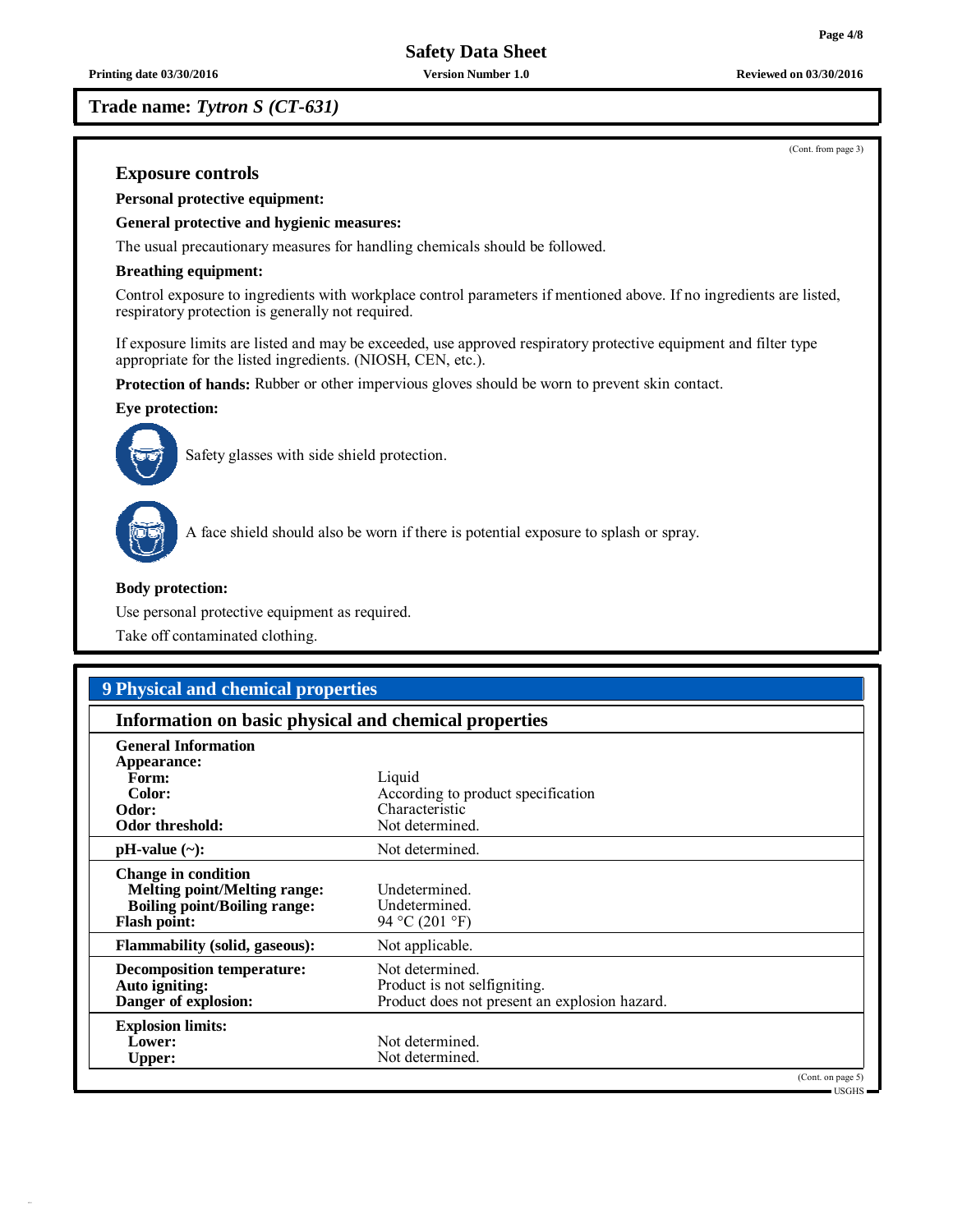**Printing date 03/30/2016 Version Number 1.0 Reviewed on 03/30/2016**

**Trade name:** *Tytron S (CT-631)*

|                                                                 |                                            | (Cont. from page 4) |  |  |
|-----------------------------------------------------------------|--------------------------------------------|---------------------|--|--|
| Vapor pressure:                                                 | Not determined                             |                     |  |  |
| Density: $(\sim)$                                               | Not determined.                            |                     |  |  |
| <b>Relative density</b>                                         | Not determined.                            |                     |  |  |
| Vapor density                                                   | Not determined.                            |                     |  |  |
| <b>Evaporation</b> rate                                         | Not determined.                            |                     |  |  |
| Solubility in / Miscibility with                                |                                            |                     |  |  |
| Water:                                                          | Not miscible or difficult to mix.          |                     |  |  |
| <b>Partition coefficient (n-octanol/water):</b> Not determined. |                                            |                     |  |  |
| <b>Viscosity:</b>                                               |                                            |                     |  |  |
| Dynamic:                                                        | Not determined.                            |                     |  |  |
| Kinematic:                                                      | Not determined                             |                     |  |  |
| Molecular weight                                                | Not applicable.                            |                     |  |  |
| <b>Other information</b>                                        | No further relevant information available. |                     |  |  |

## **10 Stability and reactivity**

**Reactivity** Stable under normal conditions.

**Chemical stability**

**Thermal decomposition:** No decomposition if used according to specifications.

**Conditions to avoid** No further relevant information available.

**Incompatible materials:** No further relevant information available.

**Hazardous decomposition products:** Carbon monoxide and carbon dioxide

# **11 Toxicological information**

**Information on toxicological effects**

**Acute toxicity:**

| LD/LC50 values relevant for classification: |      |                               |  |  |  |  |
|---------------------------------------------|------|-------------------------------|--|--|--|--|
| 102-71-6 Triethanolamine                    |      |                               |  |  |  |  |
| Oral                                        | LD50 | 5300 mg/kg (guinea pig)       |  |  |  |  |
|                                             |      | $6400$ mg/kg (rat - male)     |  |  |  |  |
| Dermal LD50                                 |      | $>10000$ mg/kg (rabbit)       |  |  |  |  |
|                                             |      | LC50, 96h   11800 mg/l (fish) |  |  |  |  |
| Primary irritant effect:                    |      |                               |  |  |  |  |

**on the skin:** No irritating effect expected

**on the eye:** Causes serious eye irritation.

**inhalation:** No irritating effect expected

**Additional toxicological information: 102-71-6 Triethanolamine**

NOEC/NOEL 16 mg/l (crustaceans) (Chronic NOEC)

(Cont. on page 6) USGHS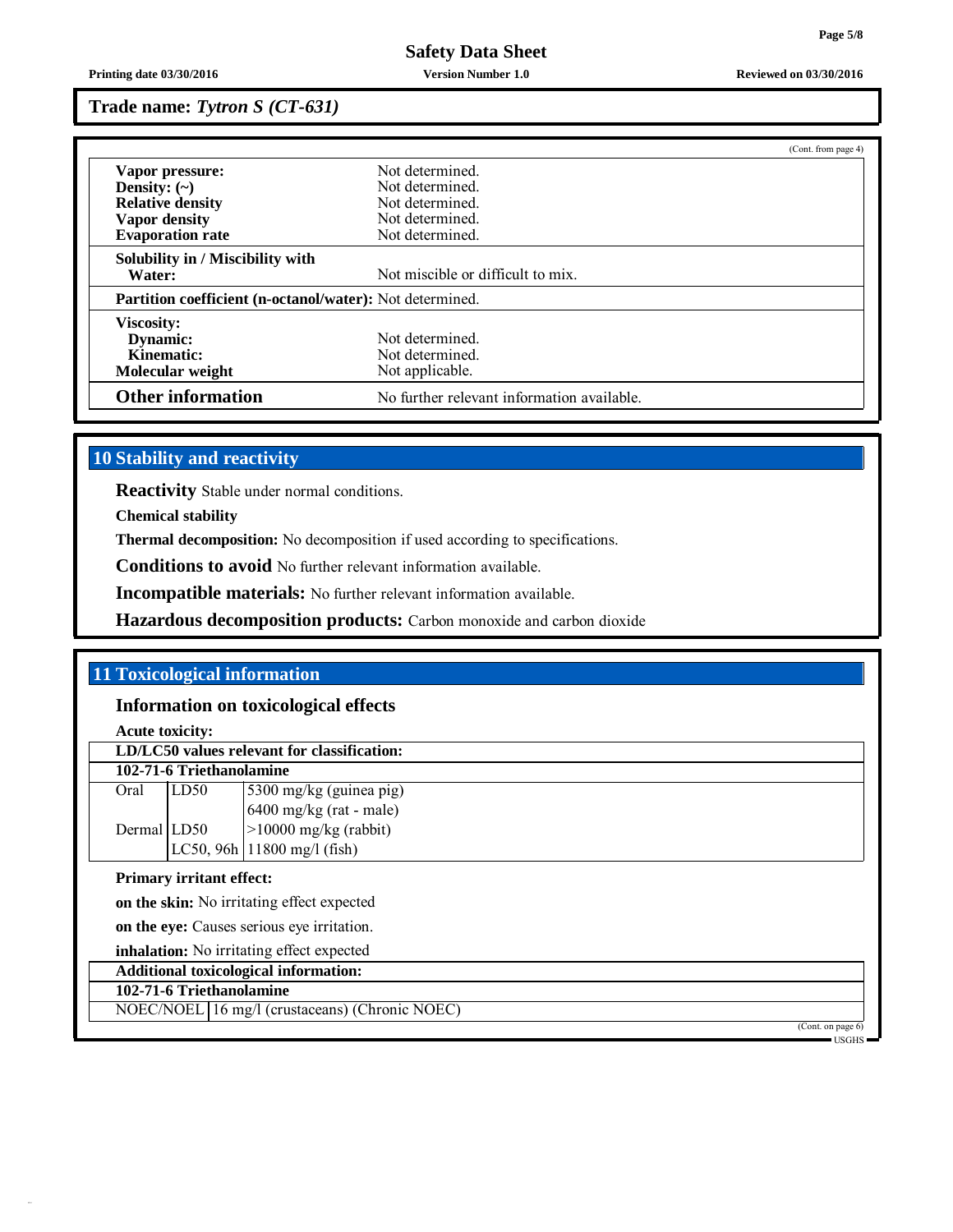#### **Printing date 03/30/2016 Version Number 1.0 Reviewed on 03/30/2016**

**Trade name:** *Tytron S (CT-631)*

(Cont. from page 5)

#### **Carcinogenic categories**

**IARC (International Agency for Research on Cancer) Human Carcinogenicity:**

**Group 1- Positive, Group 2A- Probable, Group 2B- Possible, Group 3- Not Classifiable**

102-71-6 Triethanolamine 3 111-42-2 Diethanolamine 2B

**NTP (National Toxicology Program) K–Known to be carcinogenic, R–May reasonably be anticipated to be carcinogenic**

None of the ingredients is listed.

**OSHA-Ca (Occupational Safety & Health Administration)**

None of the ingredients is listed.

## **12 Ecological information**

**Toxicity**

**Aquatic toxicity:**

**102-71-6 Triethanolamine**

EC50, 72h  $\vert$  512 mg/l (algae)

EC50, 48h  $\vert$  609.88 mg/l (daphnia magna)

**Persistence and degradability** No further relevant information available.

### **Behavior in environmental systems:**

**Bioaccumulative potential** No further relevant information available.

**Mobility in soil** No further relevant information available.

### **Additional ecological information:**

**General notes:** Not known to be hazardous to water.

# **Results of PBT and vPvB assessment**

**PBT:** Not applicable. **vPvB:** Not applicable.

**Other adverse effects** No further relevant information available.

# **13 Disposal considerations**

## **Waste treatment methods**

**Recommendation:**



Must not be disposed of together with household garbage. Do not allow product to reach sewage system.

**Uncleaned packagings:**

**Recommendation:** Disposal must be made according to official regulations.

(Cont. on page 7)

USGHS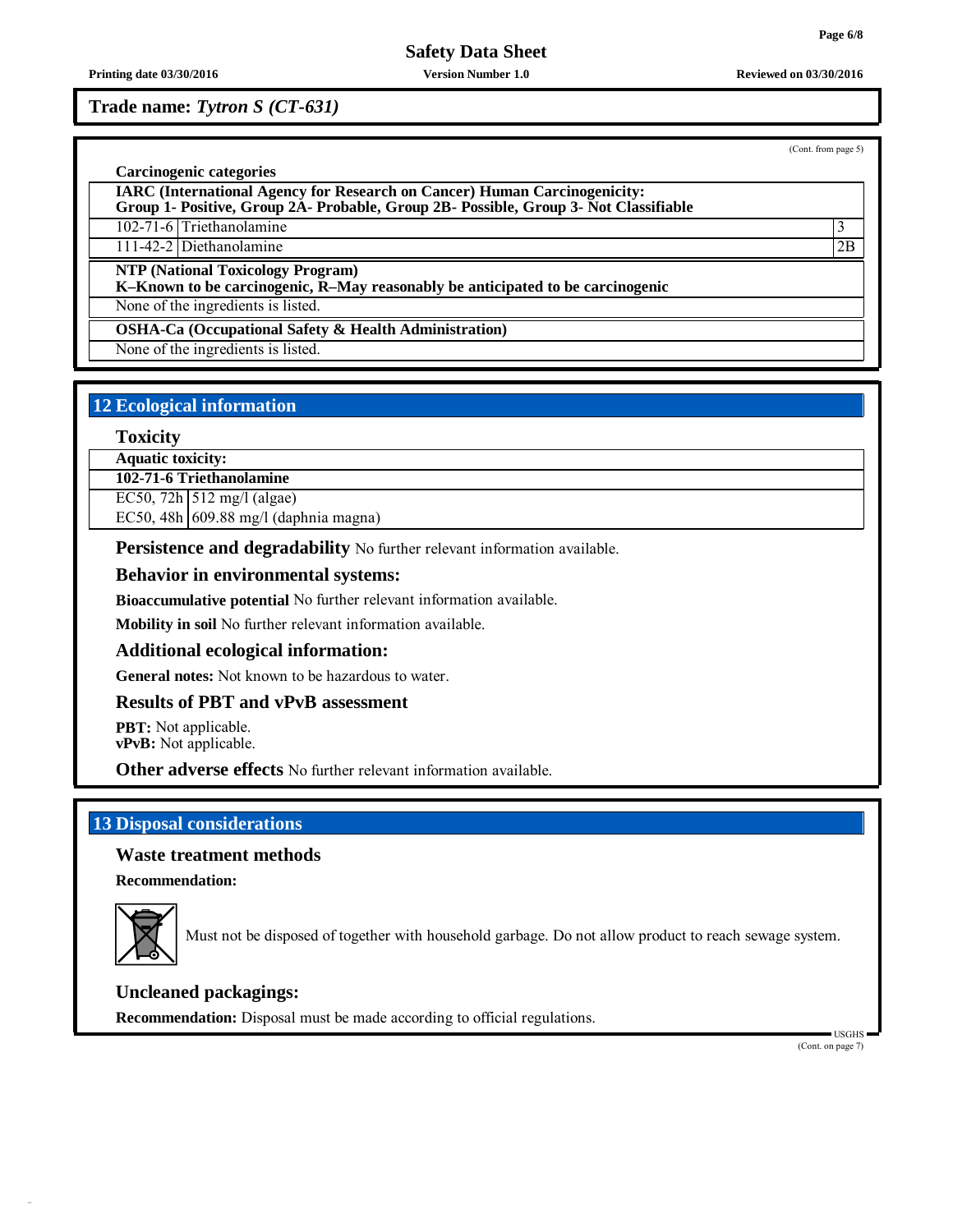**Printing date 03/30/2016 Version Number 1.0 Reviewed on 03/30/2016**

**Trade name:** *Tytron S (CT-631)*

# **14 Transport information**

**Environmental hazards:** Not applicable.

**Special precautions for user** Not applicable.

# **15 Regulatory information**

| <b>SARA (Superfund Amendments and Reauthorization Act)</b>                                                  |    |
|-------------------------------------------------------------------------------------------------------------|----|
| Section 302/304 (extremely hazardous substances):                                                           |    |
| None of the ingredients is listed.                                                                          |    |
| Section 313 Reportable Ingredients (Chemicals present below reporting threshold are exempt):                |    |
| None of the ingredients is listed.                                                                          |    |
| <b>SARA Section 312/Tier I &amp; II Hazard Categories:</b>                                                  |    |
| Health Immediate (acute)<br>Yes<br>Health Delayed (chronic)<br>No                                           |    |
| Flammable<br>N <sub>0</sub>                                                                                 |    |
| Reactive<br>No                                                                                              |    |
| Pressure<br>$\rm No$                                                                                        |    |
| <b>North America Chemical Inventory Status</b>                                                              |    |
| <b>TSCA (Toxic Substances Control Act - United States):</b>                                                 |    |
| All ingredients are listed or exempt from listing unless otherwise noted below.                             |    |
| <b>CEPA</b> (Canadian DSL):                                                                                 |    |
| All ingredients are listed or exempt from listing unless otherwise noted below.                             |    |
| <b>Right to Know Ingredient Disclosure:</b>                                                                 |    |
| $57-50-1$ Sucrose                                                                                           |    |
| 7732-18-5 Water                                                                                             |    |
| <b>California Proposition 65</b>                                                                            |    |
| <b>Chemicals known to cause cancer:</b>                                                                     |    |
| Formaldehyde                                                                                                |    |
| $1,4$ -dioxane                                                                                              |    |
| propylene oxide                                                                                             |    |
| Ethylene oxide                                                                                              |    |
| Chemicals known to cause reproductive toxicity for females:                                                 |    |
| 75-21-8 Ethylene oxide                                                                                      |    |
| Chemicals known to cause reproductive toxicity for males:                                                   |    |
| 75-21-8 Ethylene oxide                                                                                      |    |
| Chemicals known to cause developmental toxicity:                                                            |    |
| $67-56-1$ Methanol                                                                                          |    |
| 75-21-8 Ethylene oxide                                                                                      |    |
| <b>Carcinogenicity Categories</b>                                                                           |    |
| <b>EPA (Environmental Protection Agency)</b>                                                                |    |
| None of the ingredients is listed.                                                                          |    |
| TLV-ACGIH (THE American Conference of Governmental Industrial Hygienists)                                   |    |
| Human Carcinogen - A1 Confirmed, A2 Suspected, A3 Unknown Relevance, A4 Not Classifiable<br>Triethanolamine | A3 |
| Sucrose                                                                                                     | A4 |
|                                                                                                             |    |

### (Cont. from page 6)